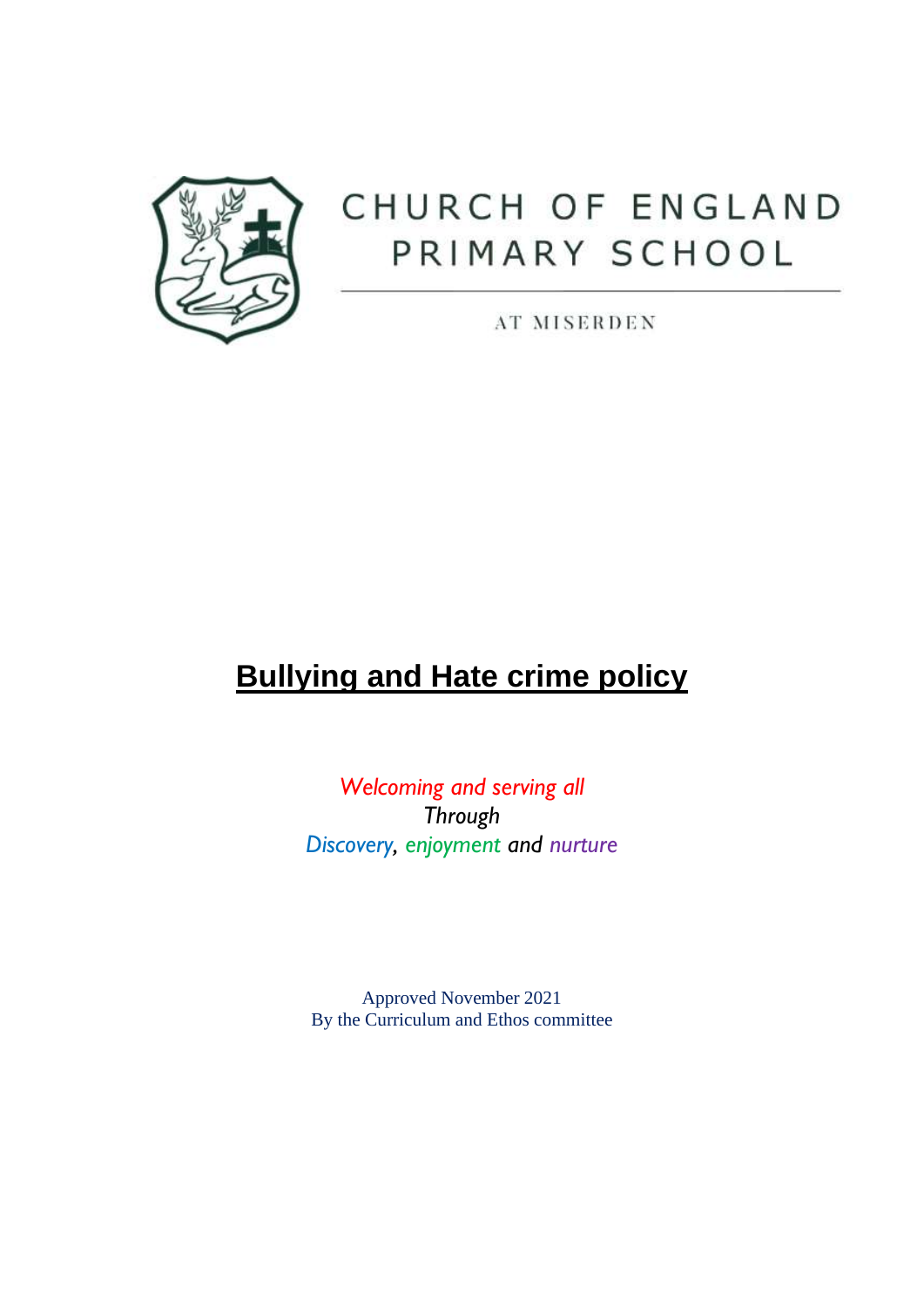#### **Introduction**

Miserden C.E. Primary school offers a spiritual and moral basis for the development of human wholeness and a sure foundation for personal and social values based on the person and ministry of Christ. As a community of faith, Miserden C.E. Primary School should, reflects the nature of the Trinity, a life shared and defined by reference to others. Here we can begin to discover who we are, why we are, and – perhaps most importantly – what we might be.

> In our school our Christian vision shapes all we do – *Welcoming and serving all Through Discovery, enjoyment and nurture*

The school welcomes and serves all in its community. We work to mirror the body of Christ believing that everyone brings gifts and talents that enrich our life together. We treat one another with generosity, compassion, respect, forgiveness and friendship inspired by the parable of the Good Samaritan. We strive to ensure the children of our school receive the very best education possible believing that an excellent standard of Education is an expression of God's love for us.

### Aims

The aim of this policy is to ensure that pupils learn in a supportive, caring and safe environment without fear of being bullied.

Bullying is defined as deliberately hurtful behaviour, repeated over time, where it is difficult for those being bullied to defend themselves.

Hate crime is defined as "Any hate incident, which constitutes a criminal offence, which is perceived by the victim or any other person, as being motivated by hostility or prejudice"

Bullying and Hate Crime can take a number of forms:

- Physical hitting, kicking, taking belongings
- Verbal name calling, insulting, making offensive remarks
- Sexual unwanted physical contact or sexual abusive comments
- Racist racial taunts, graffiti, gestures
- Homophobic –because of, or focussing on this issue of sexuality

• Indirect – spreading nasty stories about someone, exclusion from social groups, being made the victim of nasty rumours, sending offensive, abusive or threatening emails or text messages.

• Cyber – all areas of internet, such as email, internet chat room misuse, social networking sites, mobile threats by text messaging and calls.

However it manifests itself, bullying or hate crime will not be tolerated at Miserden CE Primary School.

This policy is designed to ensure that as a school we are alert to signs of bullying and/or hate crime and act promptly and firmly against it.

• To promote a secure and happy environment free from bullying or hate crime